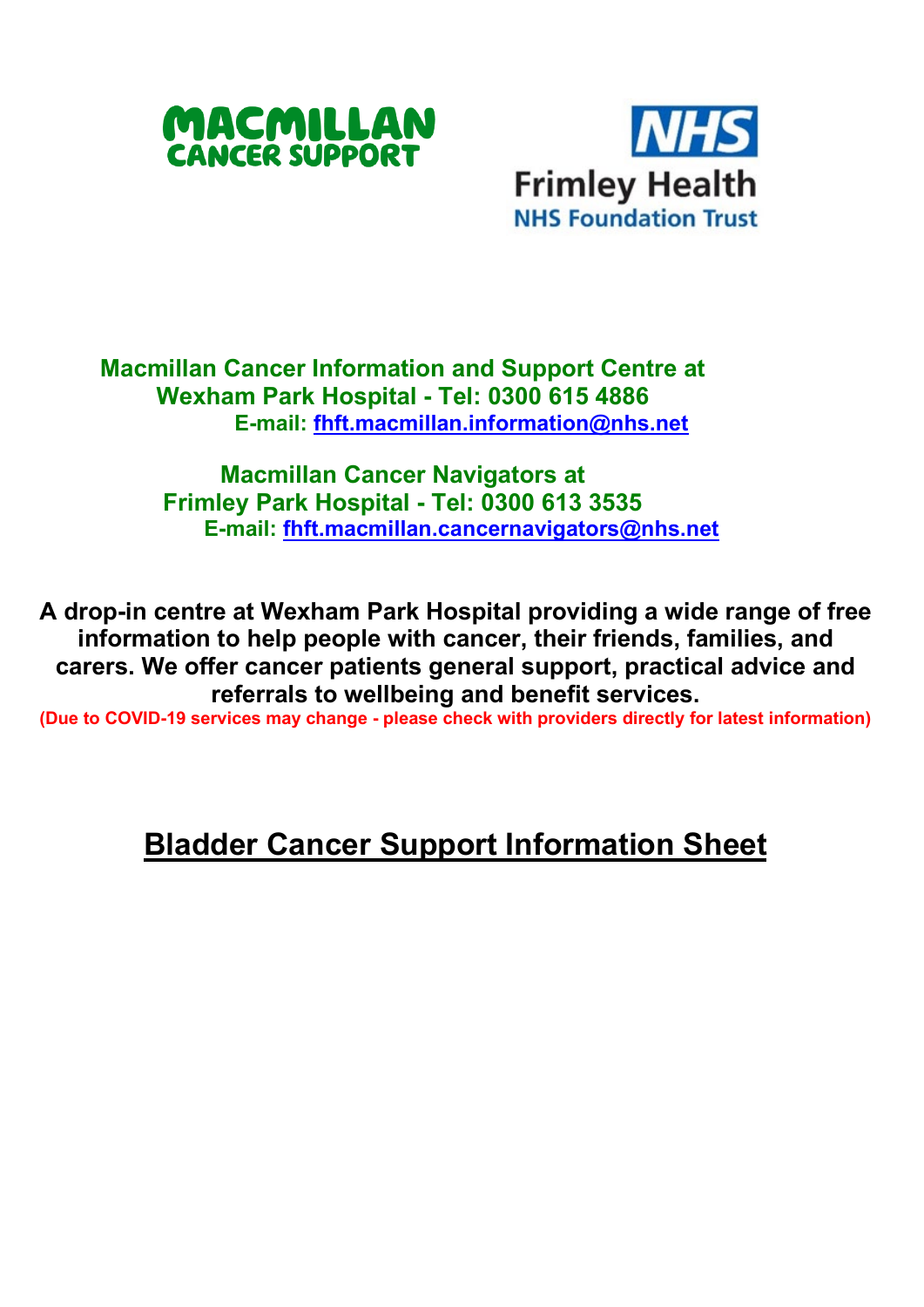| <b>Agency</b>                                                                                                                                                                                                                                                                                                                                                                         | <b>Contact Details</b>                                                                                                                                                                                                                                                                                                                                                                                                                               |
|---------------------------------------------------------------------------------------------------------------------------------------------------------------------------------------------------------------------------------------------------------------------------------------------------------------------------------------------------------------------------------------|------------------------------------------------------------------------------------------------------------------------------------------------------------------------------------------------------------------------------------------------------------------------------------------------------------------------------------------------------------------------------------------------------------------------------------------------------|
| <b>Macmillan Cancer</b><br><b>Support</b><br>Offering free confidential<br>advice, support, and<br>information, with access<br>to online communities.                                                                                                                                                                                                                                 | Tel: 0808 808 0000<br>www.macmillan.org.uk                                                                                                                                                                                                                                                                                                                                                                                                           |
| <b>Berks/Surrey</b>                                                                                                                                                                                                                                                                                                                                                                   |                                                                                                                                                                                                                                                                                                                                                                                                                                                      |
| <b>Frimley Park Hospital</b><br><b>Bladder Cancer Support</b><br><b>Group Support via Zoom</b>                                                                                                                                                                                                                                                                                        | Chairman Kevin Lynch kevin.lynch48@btinternet.com<br>Secretary David Hunt davidhunt.k@btinternet.com<br>Robert West Robert.west@ntlworld.com                                                                                                                                                                                                                                                                                                         |
| <b>Reading Bladder</b><br><b>Cancer Support Group</b><br>For men and women<br>diagnosed with bladder<br>cancer and their partners.<br>Peer support and share<br>experiences.<br>Meetings held at St<br>Andrew's Church Hall,<br>RG1 5BD, monthly on the<br>4 <sup>th</sup> Tuesday at 1pm.<br><b>Newsletters and Zoom</b>                                                             | www.readingbladdercancersupport.org.uk<br>Chairman Rob Stanton - 07885 114232<br>rob.stanton@readingbladdercancersupport.org.uk<br>Ken Livett - 07443 530904<br>ken.livett@readingbladdercancersupport.org.uk<br>Barbara Chandler - 07912 846984<br>barbara.chandler@readingbladdercancersupport.org.uk<br>James Overy - 07879061847<br>james.overy@readingbladdercancersupport.org.uk<br>Royal Berkshire Hospital-<br>Nursing Support 0118 332 8629 |
| <b>Oxfordshire</b>                                                                                                                                                                                                                                                                                                                                                                    |                                                                                                                                                                                                                                                                                                                                                                                                                                                      |
| <b>Oxford Bladder Cancer</b><br><b>Support Group: This</b><br>friendly and informal<br>support group offers<br>those who have<br>experienced bladder<br>cancer, or are living with<br>bladder cancer, the<br>opportunity to meet<br>others. Family and friends<br>also welcome.<br>Occasional guest<br>speaker. Currently<br>offering virtual meetings.<br>Virtual meetings currently | Venue: Maggie's Room, Churchill Hospital,<br>Headington, Oxford, OX3 7LE<br>Tel: 01865 572374<br>E-mail: - oxfordbcsg@gmail.com<br>www.obcsg.org.uk<br>People are advised to contact the Uro-Oncology<br>Specialist nurses before attending.                                                                                                                                                                                                         |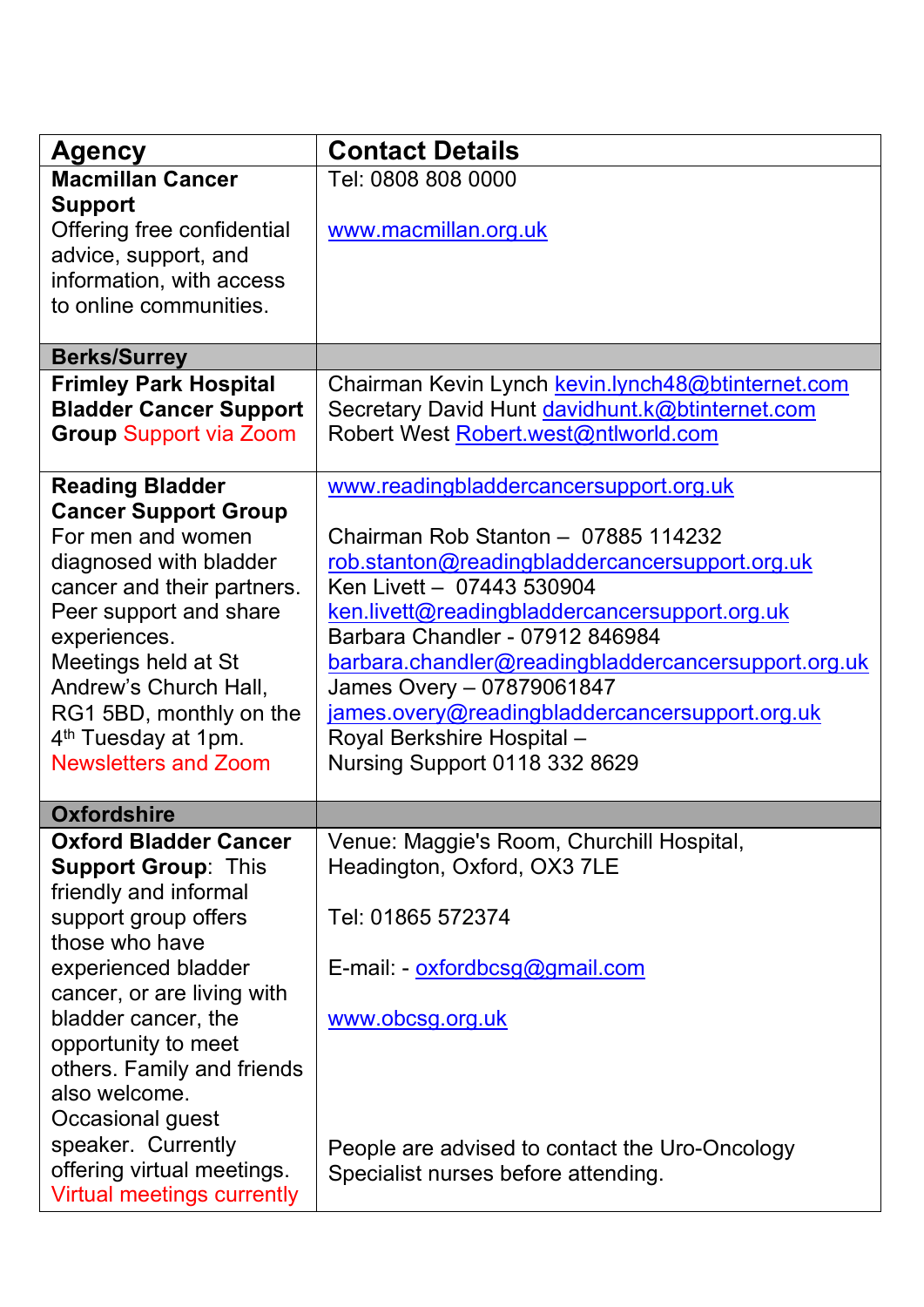| <b>National</b>                                                                                                                                |                                                                                                        |  |
|------------------------------------------------------------------------------------------------------------------------------------------------|--------------------------------------------------------------------------------------------------------|--|
| <b>Action Bladder Cancer</b>                                                                                                                   | Tel: 0300 302 0085                                                                                     |  |
| <b>UK</b> - Raise awareness,                                                                                                                   | Email: info@actionbladdercanceruk.org                                                                  |  |
| provide information,<br>deliver research, and<br>offer support groups                                                                          | www.actionbladdercanceruk.org                                                                          |  |
| <b>Fight Bladder Cancer</b>                                                                                                                    | Tel: 01844 351621 (Mon-Fri 9:30 - 4:30)                                                                |  |
| Support, information, and<br>advice for everyone<br>affected by bladder                                                                        | Email: info@fightbladdercancer.co.uk.                                                                  |  |
| cancer.                                                                                                                                        | www.fightbladdercancer.co.uk                                                                           |  |
| <b>Bladder and Bowel</b><br><b>Foundation</b><br>Support on bladder and<br>bowel issues. A home<br>delivery service available<br>for products. | E-mail: help@bladderandbowel.org<br>www.bladderandbowel.org<br>Bladder and Bowel community on Facebook |  |
| <b>Urostomy Association</b>                                                                                                                    | Tel: 01386 430140                                                                                      |  |
| Offering support,<br>reassurance, and<br>practical information both                                                                            | E-mail: info@urostomyassociation.org.uk                                                                |  |
| before and after surgery.                                                                                                                      | www.urostomyassociation.org.uk                                                                         |  |
| <b>White Rose Collection</b><br>Ltd.                                                                                                           | Tel: 0345 4601910                                                                                      |  |
| Clothes and accessories<br>for people with stomas by                                                                                           | E-mail: sales@whiterosecollection.com                                                                  |  |
| people with stomas.                                                                                                                            | www.whiterosecollection.com                                                                            |  |